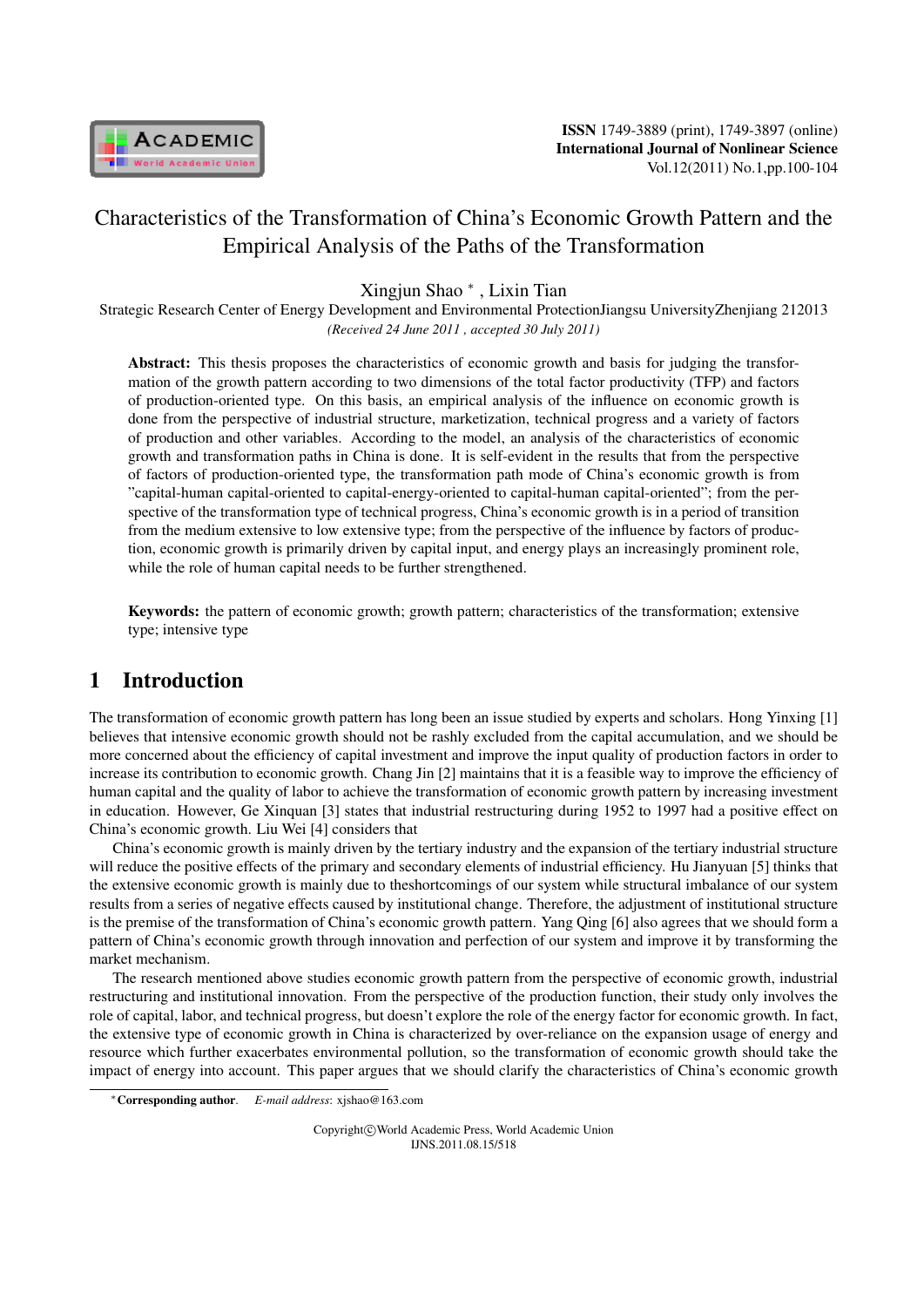and the transformation pattern of economic growth. Only when we have a clear goal of the transformation pattern of economic growth and fully grasp the factors that impact the economic growth, can we select the appropriate pattern for economic growth. On this basis, this paper analyzes the characteristics of China's economic growth pattern from the perspective of the production function and analyzes the influence of industry structure, marketization, technical progress and other variables of production factors on economic growth; and then puts forward countermeasures and suggestions of economic growth pattern.

# 2 Characteristics of the transformation of economic growth Pattern and its direction

From the perspective of production functions, economic growth pattern actually refers to the combination patterns of various elements of economic growth and the way such patterns promote the economic growth. In each different combination of production factors, different production factors will play different roles in economic growth, which will make economic growth take on different characteristics and thus bring different patterns to achieve economic growth.

Currently, economic growth pattern is divided into the extensive economic growth and intensive economic growth by modern Western economists from the perspective of the efficiency of economic growth. If the division of economic growth pattern is different, the definition of economic growth pattern is different. If it is divided into extensive and intensive types, the transformation pattern of economic growth will be from extensive to intensive. This definition is accordant with the formulation of "Eleventh Five-Year Plan" which is put forward by the CPC Central Committee about transformation pattern of economic growth.

Qiu Jiantao (1999) [7] determines the economic growth pattern according to the share of contribution of the total factor productivity (TFP) and total factor input (TFI) to economic growth. If the contribution of TFP is less than the contribution of TFI, the economic growth pattern is extensive; if the contribution of TFP is equal to TFI, the economic growth pattern is neutral. It is still debatable whether it is appropriate to determine the transformation pattern economic growth according to the share of the contribution of TFP, but if there is no other more appropriate indicator, this is a common one adopted by many economists.

Gao Zhiying (2003) [8] has also done a detailed division for extensive economic growth: If the relation is 0.5  $S_{TFI}$  $\frac{1}{10}$ .75, it is low-extensive; if 0.75 ≤  $S_{TFI}$  ≤ 1, it is moderately extensive; if 1  $\frac{1}{10}$  is highly extensive. Similarly, this paper has done a further detailed division for intensive economic growth: if the relation is 0.25  ${}_{i}S_{TFI}$   ${}_{i}$  0.5, it is moderate intensive; if 0  ${}_{i}S_{TFI} \leq 0.25$ , it is highly intensive. Economic growth pattern is divided as shown in Table 1. Table 1: The extent of extensive and intensive economic growth.

| contribution of TFI  | economic growth pattern |
|----------------------|-------------------------|
| $0S_{TFI}$ < 0.25    | highly intensive        |
| $0.25S_{TFI}0.5$     | moderately intensive    |
| $S_{TFI} = 0.5$      | neutral                 |
| $0.5S_{TFI}0.75$     | low-extensive           |
| 0.75 $S_{TFI}$ $<$ 1 | moderate extensive      |
| $1S_{TFI}$           | highly intensive        |

Note:  $S_{TFI}$  is the contribution of production factors.

Suppose  $S_E$  is the contribution of energy,  $S_K$  is the contribution of capital,  $S_H$  is the contribution of human capital, so  $B_{KE} = S_K / S_E$ ,  $B_{HE} = S_H / S_E$ . In order to give an intuitive description of evolution path for the production-oriented economic growth pattern, this paper will make  $B_{HE}$  as the horizontal axis and  $B_{KE}$  as the vertical axis in order to give an intuitive map of the evolution path for the production-oriented economic growth pattern as shown in Figure 1.

From the experience of developed countries, the transformation of economic growth patterns will generally experience two basic paths:

(1) Labor-dependent —— capital-dependent —— capital & technology-dependent —— technology-dependent

(2) Labor-dependent—— energy-dependent —— energy & technology-dependent —— technology-dependent

If it is seen from the perspective of the combination of production factors and technical progress, economic growth pattern is a complex spiral process when transforming from labor-dependent to technology-dependent. Therefore, only when we have a clear goal of the transformation pattern of economic growth and fully grasp the factors that impact the economic growth, can we select the appropriate pattern for economic growth.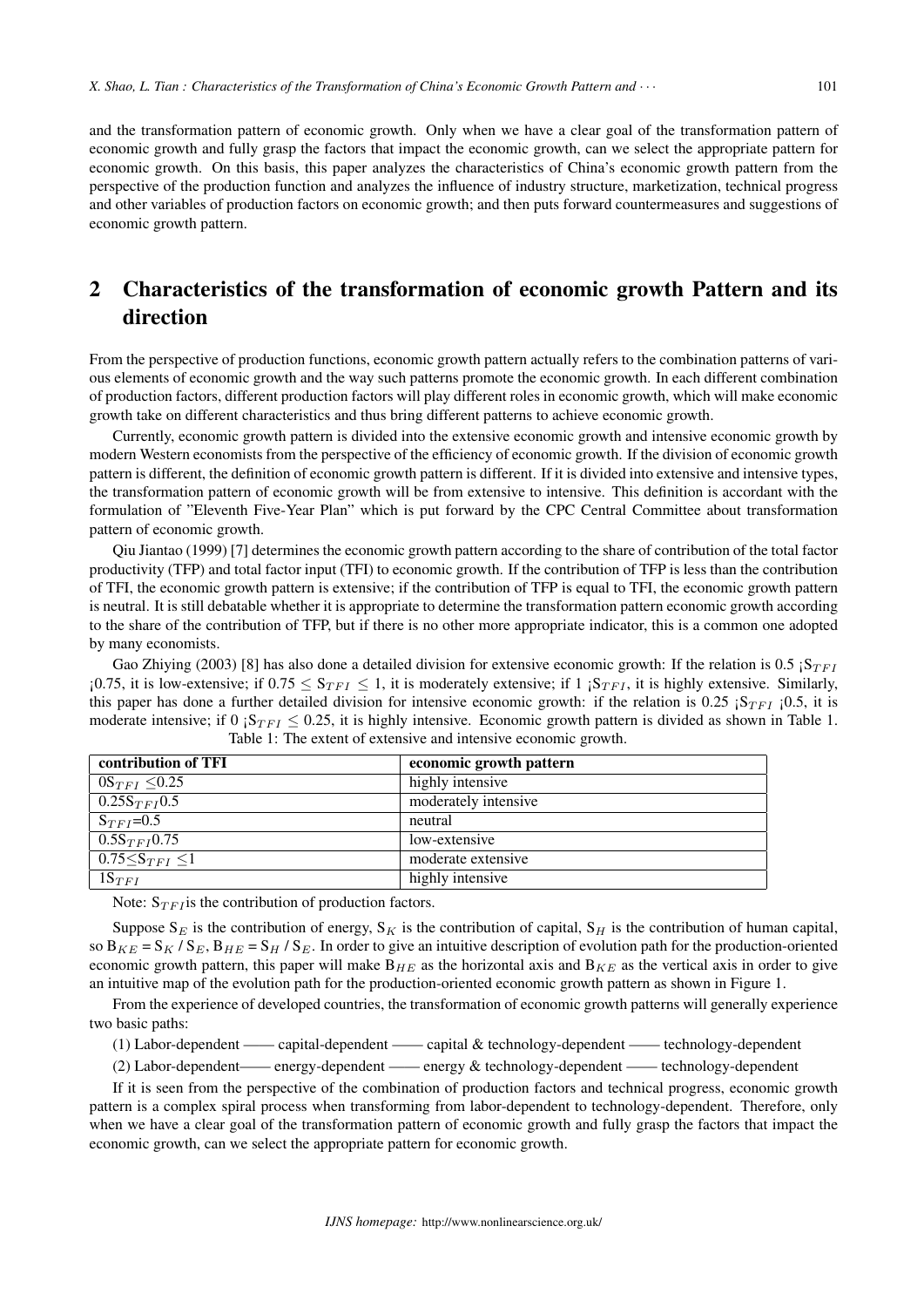#### 3 Empirical Analysis

While studying China's economic growth, Wang Xiaolu 2009[9] thinks that the Cobb-Douglas production function is suitable for describing the economic growth in China. This function is also adopted by this essay. It is

$$
Y = AE^{\sigma_1}K^{\sigma_2}H^{\sigma_3}\sigma_1 + \sigma_2 + \sigma_3 = 1\tag{1}
$$

In this function,  $Y$  stands for the economic income;  $\hat{A}$  is the technological progress expressed by total factor productivity;  $E$  and  $K$  respectively stand for the amount of energy consumption and the material capital stock; and the human capital *H=BL,* which means the product of capital efficiency and labor;  $\sigma_1$ ,  $\sigma_2$ ,  $\sigma_3$  respectively stand for the output elasticity coefficients of the corresponding factors of production.

The growth rate of total factor productivity is calculated with the classic Solow Complementary Method. In order to distinguish the influence coming from variables such as marketization and readjustment of industrial structures, the regression estimate of production function (1) is analyzed with time series analysis. Its logarithmic form is:

$$
\ln Y_t = C_0 + C_1 t + C_2 \ln S_t + C_3 \ln J_t + C_4 \ln E_t + C_5 \ln K_t + C_6 \ln H_t + \mu_t
$$
\n(2)

In this formula,  $S_t$  refers to the extent of marketization,  $J_t$  stands for the extent of the readjustment of industrial structure, and  $KJ_t$  represents the input for scientific research.

Definitions of some relevant figures and their sources:

Energy consumption volume- Source: China Energy Statistical Yearbook; Unit: 10,000 Tons of standard coal

Labor force- the total employed people in the society; Source: China Statistical Yearbook, Unit: 10,000 people

Capital stock-Referring to the total material capital stock; Unit: 100,000,000 Yuan. Figure between 1985-2004 was from Zhang Jung 2004[10] (Price based on 1952); figure between 2004-2005 was from the database of China Center for Economic Studies, Fudan University, and figure between 2006-2007 was calculated with the extrapolation method

Economic output-referring to the GNP (based on the price of 1952 so as to keep it in line with the capital stock); Source: China Statistical Yearbook, Unit: 100,000,000 Yuan

Efficiency of human capital- Referring to the average education level of the labors; unit: year(s). There are many ways to calculate the human capital H=BL. Generally, it can be the school life expectancy, or it may refer to the cost of education, etc. Normally we use the school life expectancy to represent the efficiency of human capital. This method is not only simple, but also reliable and accurate. The formula which shows the average schooling life expectancy of labors is:

$$
B=\sum{(p_i/p)B_i}
$$

In this formula, Bi refers to the school life expectancy of level i,  $p_i/p$  refers to the percentage of educated people among all people in level i, and B stands for the average school life expectancy.

In order to work out the percentage of educated people among all people in level i, in this essay, we suppose that the proportion of people with different levels of education among all the working people is exactly the same as the proportion among the people who are above 6 years old. Meanwhile, we divide the labors into 5 levels: illiterate, semi-illiterate, primary school, secondary school, high school, and college and above. According to the education system in China, the schooling time for illiterate and semi-illiterate people is 2 years, primary school 6 years, secondary school 9 years, high school 12 years, and college and above 16 years. Source: China Statistical Yearbook.

Extent of marketization-Because no indexes on marketization are disclosed by any authorities in China, the extent of marketization is expressed by the percentage of non-state economy in the total industrial output. The figure is from Wang Xiaolu 2009.

Extent of the readjustment of industrial structure-it is expressed by the percentage of GDP from the secondary industry in the overall GDP volume. Source: China Statistical Yearbook.

In order to eliminate the possible heteroscedasticity in the estimation model of regression equation, by means of WLS, we take  $1/|v_t|$  as the weight to do the estimation of production function, and the estimator of the model is:

$$
LOGY = -1.555043 + 0.033663 * T + 0.310239 * LOGS + 0.143181 * LOGJ + 0.133927 * LOGE
$$
  
(0.0160)(0.0001)(0.0465)(0.0170)(0.0001)  
+0.446591 \* LOGK + 0.41948 \* LOGH  
(0.0000)(0.0000)  
 $DW = 1.919694F = 43045.15R2 = 0.999871AIC = -6.165069, Sqr = 0.001680$  (3)

From the perspective of the influence given to the economic growth by each variable, we can make the following conclusion: each factor of production has a different influence to economic growth. The capital output has the highest elasticity,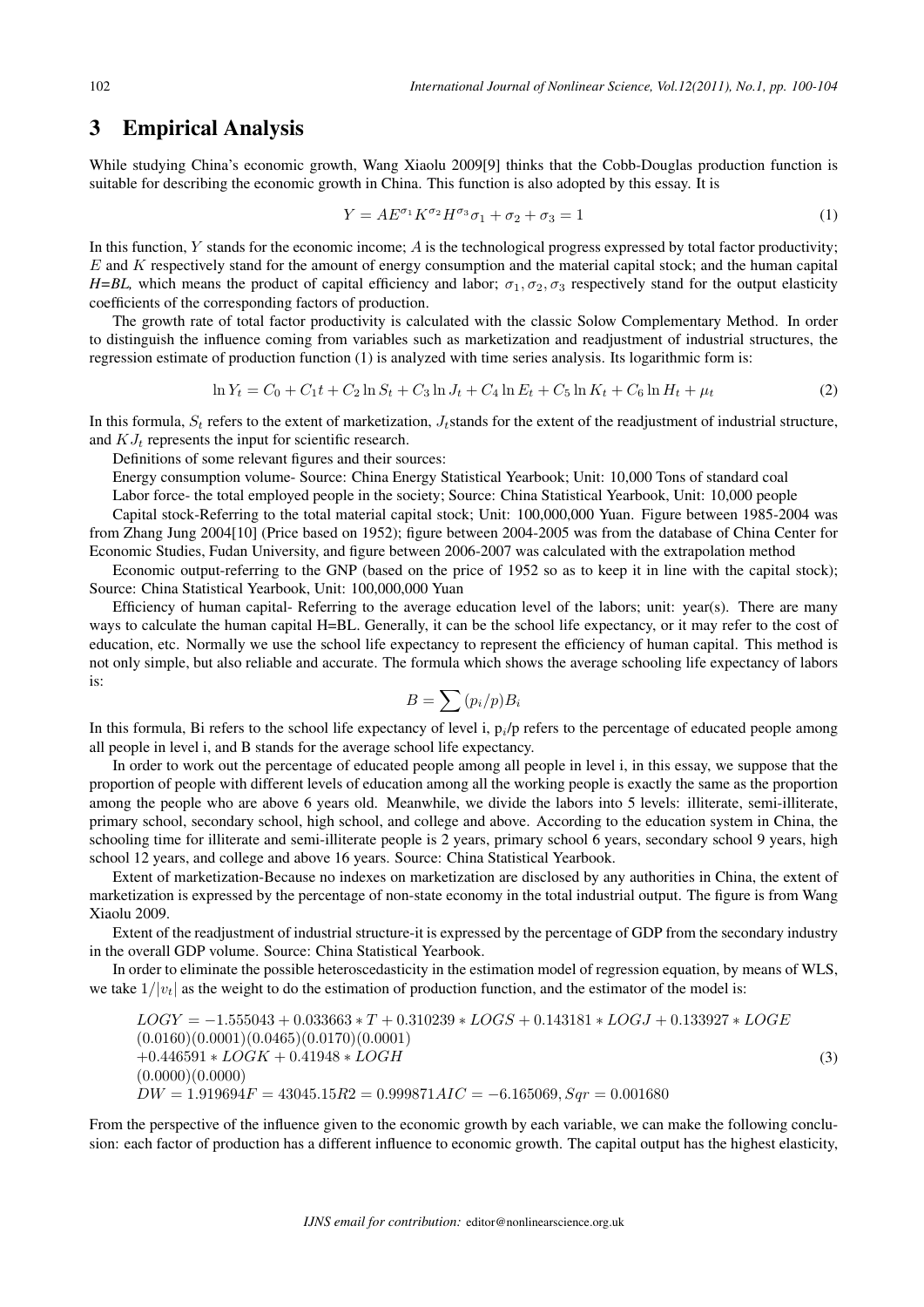then follows the output of human capital, and energy output has the minimum elasticity; from the interchangeability point of view, the elasticity of interchangeability between capital and energy is 3.3346, and the value between human capital and energy is 3.1322. It is relatively easy for capital and human capital to replace each other. It is feasible to reduce the dependence on energy for economic growth by substituting energy input with the other production factors; if we look at the influence from the extent of marketization whose elasticity coefficient is 0.310239, it is possible to promote the economic growth by accelerating the process of marketization; and finally, if we look at the influence to economic growth from the transformation of the patterns of economic growth, whose elasticity coefficient is 0.143181, it has a positive impact to economic growth.

Table 2 shows the contributions to economic income by each variable. From this table we can see:

(1)In terms of the contributions from factors of production, it is very obvious that the capital input still has a big role in the economic growth. Its accounts for over 50% of the economic growth; energy and human capital almost have the same contribution towards the growth. It will be difficult to reduce the dependence on energy consumption if the growth of human capital lacks momentum.

(2)When we look at the contribution by human capital, it is relatively low and is largely relying on the increased intensity of human capital. The contribution from a more efficient human capital is quite little, compared with the increase in its intensity.

(3)In terms of the contribution from technical progress, if we also put total factor productivity and the efficiency of human capital into this category, then its contribution is elevated high, but is still below 40%.

(4)In terms of the contributions from the readjustment of industrial structures and marketization, the contribution from the readjustment of industrial structures is not quite distinctive, but that from marketization is comparatively high. However, the contribution from marketization is gradually declining with the continuous perfection of market mechanism.

(5)If we compare the contributions from factors of production and technical progress, the patterns of economic growth is gradually transforming from a medium extensive style to low extensive style. From 1985 to 1990, the contribution from factors of production was 93.705%, which means it was a medium extensive pattern of economic growth, while as in other time, the figure was always below 75%, which means the pattern of economic growth was lowly extensive. Table 2: Contributions to economic growth by different variables(100%).

|                   | 1985-1990 | 1991-1995 | 1996-2000 | 2001-2005 | 2006-2007 |
|-------------------|-----------|-----------|-----------|-----------|-----------|
| Energy<br>con-    | 8.7464    | 8.4541    | 9.8922    | 14.487    | 8.6255    |
| sumption          |           |           |           |           |           |
| Capital Stock     | 70.715    | 51.383    | 55.952    | 50.981    | 50.519    |
| Labor             | 14.244    | 6.8549    | 6.6563    | 6.398     | 7.45      |
| Efficiency of hu- | 9.6138    | 4.4186    | 5.6387    | 3.3906    | 3.2499    |
| man capital       |           |           |           |           |           |
| Human capital     | 23.858    | 11.274    | 12.295    | 9.7886    | 10.7      |
| Total factor pro- | $-3.3192$ | 28.889    | 21.861    | 24.743    | 30.156    |
| ductivity         |           |           |           |           |           |
| Readjustment of   | $-0.7573$ | 3.084     | $-0.853$  | 1.4111    | $-0.4107$ |
| industrial struc- |           |           |           |           |           |
| tures             |           |           |           |           |           |
| Marketization     | 21.264    | 11.066    | $-2.7008$ | 8.7117    | 3.2617    |
| Technical         | 6.2946    | 33.308    | 27.5      | 28.134    | 33.406    |
| progress          |           |           |           |           |           |

Note: Contribution from technical progress refers to the contributions from human capital efficiency and total factor productivity combined.

Figure 2 shows the changes of driving forces in the economic development pattern. We can find that from 1985 to 1990 the pattern of economic development was capital-human capital oriented, from 2001 to 2005 it became capitalenergy consumption oriented, and then from 2006 to 2007 it bumped back to capital-human capital oriented. It is obvious that nowadays China's economic growth is driven by capital input, and the role of energy consumption in economic growth is getting stronger and stronger. If energy is not used in an effective way, the growth of our economy will not be sustainable because of energy depletion.